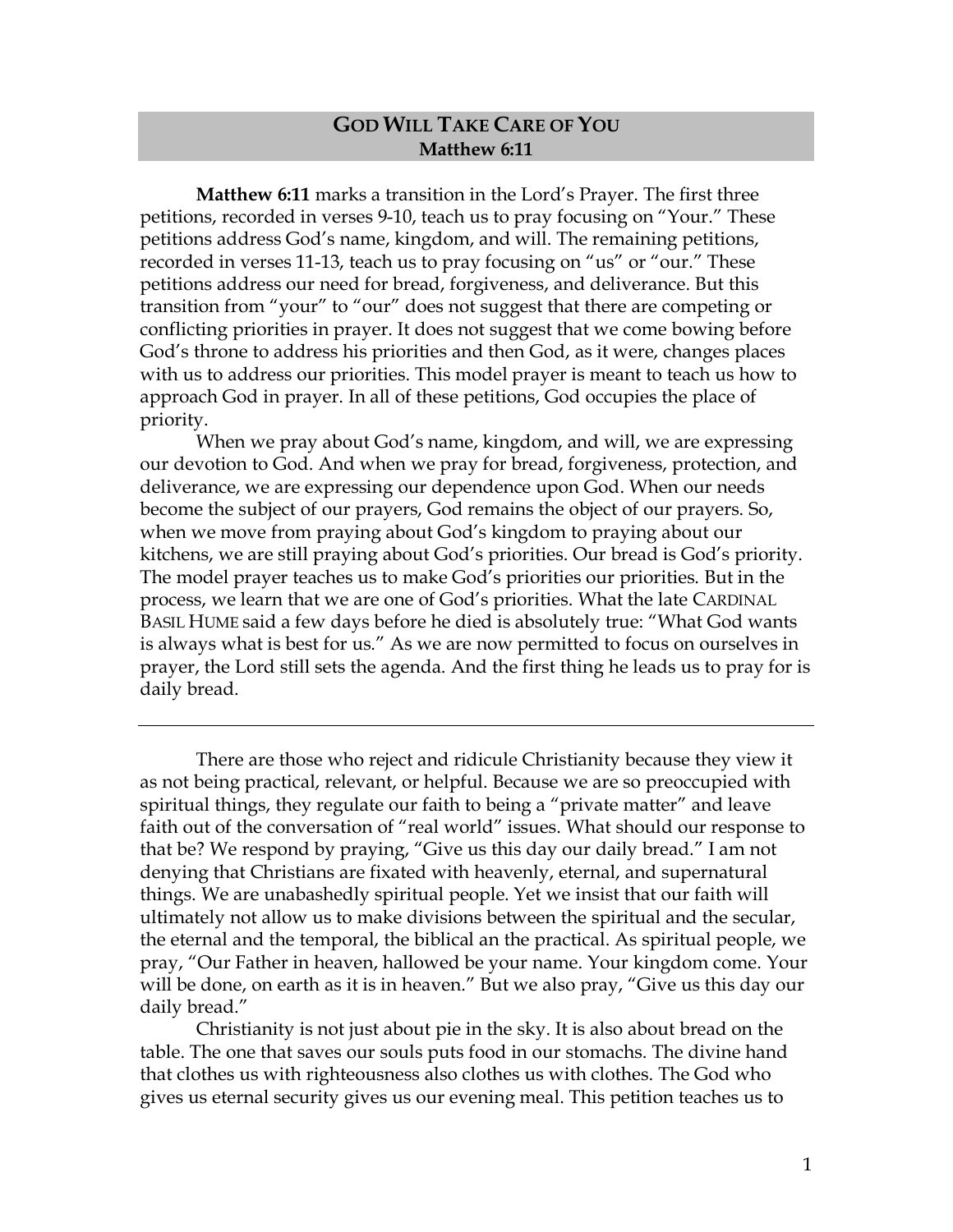approach God in prayer trusting that he is ready, willing, and able to meet all of our needs. **1 Timothy 5:8** teaches us that a man who will not feed his family is worse than an unbeliever. If so, how much more can we trust the heavenly Father, who is the object of our faith, will take care of us.

**In 1904, W. Stillman Martin and his family spent several weeks at the Practical Bible Training School in Lestershire, New York. President John A. Davis invited them to help prepare a songbook for the school. While there, Stillman intended to keep a speaking engagement that was quite some distance from the school. But on that Sunday morning, his wife Civilla became suddenly ill. If he went to preach, he would be a great distance from his wife for an extended period, and he would not be able to take care of her. Rev. Martin was confused about what he should do. Should he stay with his wife or go preach. But while he was deliberating, their young son made an insightful remark. "Father," he inquired, "don't you think that if God wants you to preach today, he will take care of mother while you are away?" Chastised, Martin went to preach. And God did indeed take care of her while he was away. As she regained her strength, she began writing words to a song. She showed him the words when he returned. And he set them to music that same evening. The next year, the hymn was published in the school's new songbook entitled, "Songs of Redemption and Praise." But the song blew up way past the school's hymnal. It soon became a favorite hymn of Christian people everywhere. In fact, we still sing it today.** 

BE NOT DISMAYED WHATEVER BE-TIED GOD WILL TAKE CARE OF YOU BENEATH HIS WINGS OF LOVE ABIDE GOD WILL TAKE CARE OF YOU

THROUGH DAYS OF TOIL WHEN HEART DOES FAIL GOD WILL TAKE CARE OF YOU WHEN DANGERS FIERCE YOUR PATH ASSAIL GOD WILL TAKE CARE OF YOU

NO MATTER WHAT MAY BE YOUR TEST GOD WILL TAKE CARE OF YOU LEAN, WEARY ONE, UPON GOD'S BREAST GOD WILL TAKE CARE OF YOU

What are the things in your life that are distracting you from your spiritual priorities? I want you to know that the God of the hallowed name, coming kingdom, and sovereign will, is also the God of the daily bread. **Matthew 6:8** and **6:32** tell us that God knows what we need, even before we ask. In **Matthew 6:33**, Jesus commands, *"*But seek first the kingdom of God and his righteousness, and all these things will be added to you*."* God will take care of you. And the implications of this petition teach us to live in light of the divine provisions of our heavenly Father. This is a great petition. Every word in this verse is significant.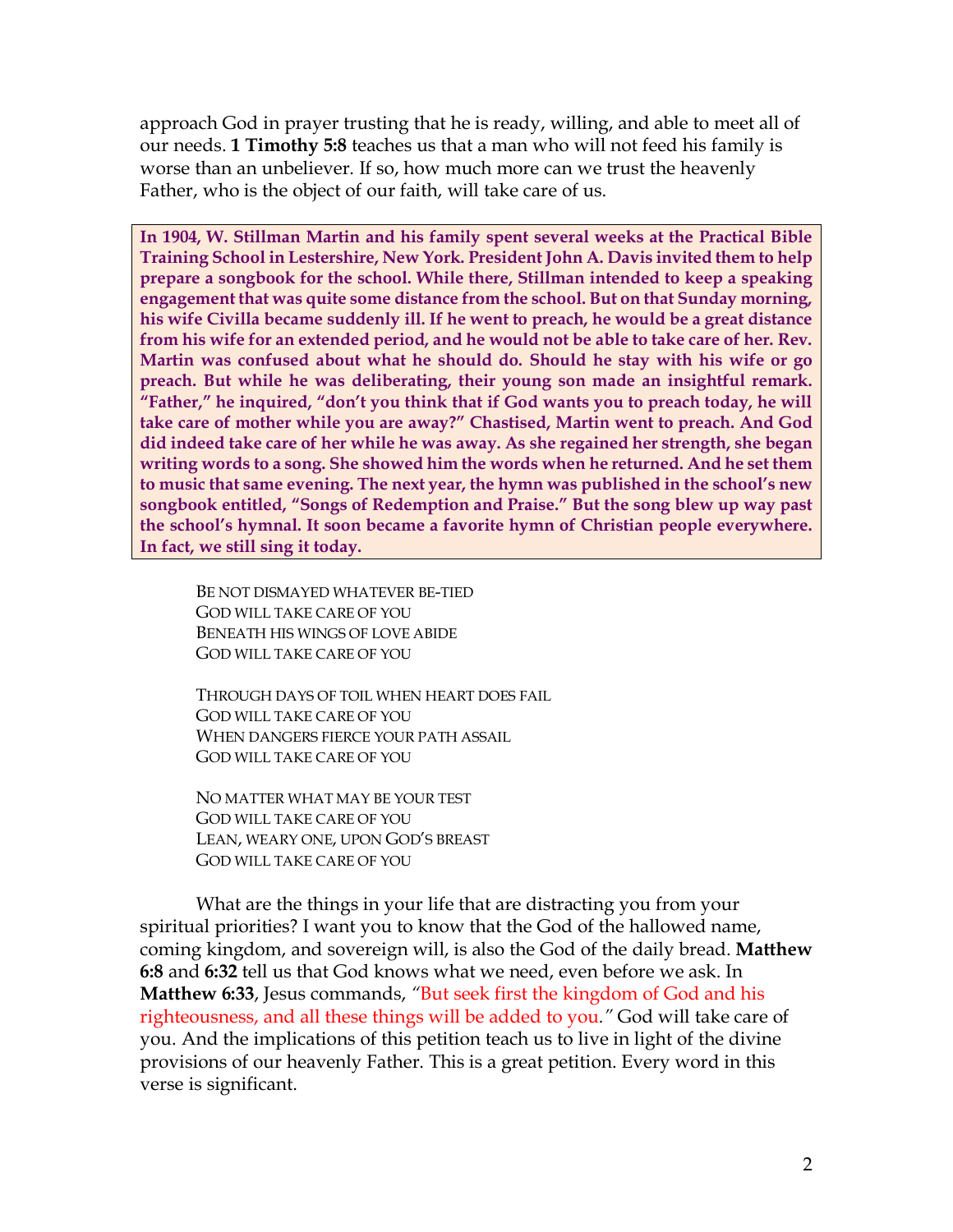- "Give" speaks of the sovereignty and providence of God.
- "Us" speaks of community and generosity.
- "This day" speaks of total confidence for today and freedom from worrying about tomorrow.
- "Our" speaks of industry and integrity.
- "Daily" speaks of dependence on the unfailing faithfulness of God.
- "Bread" speaks of all of our physical and material needs.

To pray this petition is to…

### **I. ACKNOWLEDGE THAT YOU NEED DIVINE PROVISIONS.**

There are various interpretations of what Jesus means when he teaches us to pray for bread. For instance, this request for bread is sometimes read as a request for spiritual renewal. In **John 6:35**, Jesus says, *"*I am the bread of life; whoever comes to me shall not hunger, and whoever believes in me shall never thirst*."* This petition for bread is also read as preparation for the Lord's Supper. And that's fair. Praying this petition before the Lord's Supper reminds us that we have not earned the right to be at God's table. We receive the bread of the table as a grace gift from God. This petition for bread is also read as an expression of love for God's word. Throughout the Old and New Testament, God's word is viewed as a meal, as food, as bread. This petition for bread is also read as another way of saying, "Your kingdom come." Many of the prophets, and Jesus himself, depicted the coming of the kingdom as a celebration at God's table. But as beautiful these pictures are, they are spiritualizations that ignore the plain reading of the text. In this petition, bread means bread. Bread means food. It means the physical and material things we need to sustain us.

"Daily bread" is the food we need day by day in order to survive. At the same time, bread covers more than food. Bread symbolizes all of our physical needs. It represents what food produces – strength to walk, work, drive, and type. Bread gives stamina to close that business deal. Bread keeps our minds clear to think and plan. Bread gives the teacher energy to handle restless children. Bread is food, and then some. It stands for the results we get from eating food. It stands for all the physical things we need in life. Bread is also a symbol for the material things we need. We eat bread, it gives us strength to work, and thus get compensated. Bread symbolizes money, time, a job, and other material things. Bread stands for a car to give us basic transportation or money to get on the bus. Bread stands for heat in the winter and air condition in the summer. Bread stands for physical healing so we can work and a raise so that we can support our family. Bread stands for all the material things we need.

It is offensive enough that "bread" covers all these kinds of things. But the most offensive thing about this reference to "bread" is that it is a petition. We are to pray about bread. Praying, "Give us this day our daily bread," forces us to acknowledge that bread does not automatically show up on our tables. Bread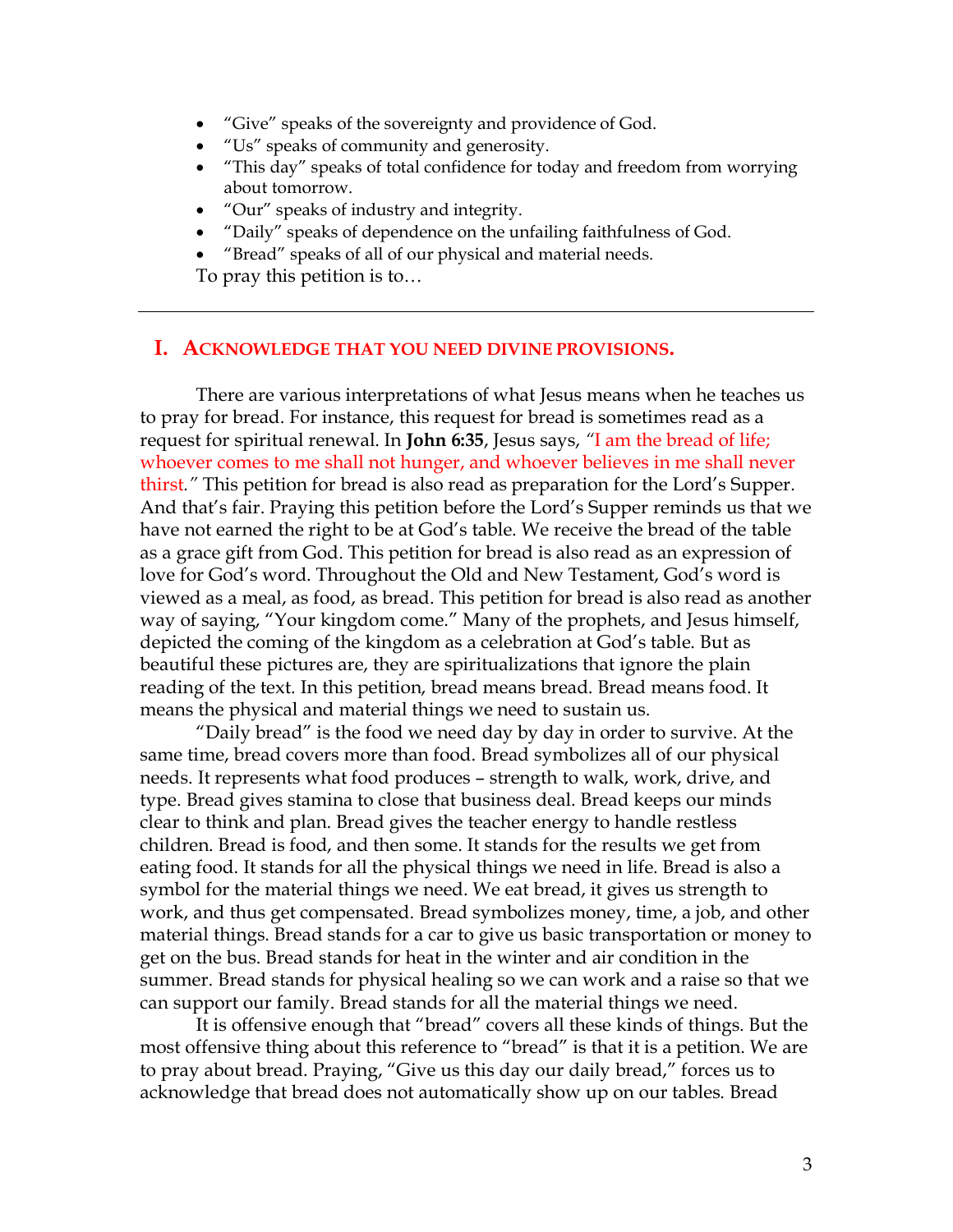comes from a source outside of us. And if bread is not provided, we will die. In praying this petition, we acknowledge that we need divine provisions. When we pray this prayer, we confess our humanity. It forces us to admit that we are not self-sufficient. "Give us this day our daily bread" forces us to deal with the fact that we need God. Our physical needs are met not because we work, plan, and save. Our needs are met because God keeps putting bread on the table. Go ahead. Work hard. Save your money. And plan wisely. But do not forget you need God! You need divine provisions to get to heaven. You also need divine provisions to get to work in the morning. We need God! In fact, the fact that daily bread covers all of our physical and material needs says that we ought to pray at least as often as we expect to eat. We need God!

Let me put a footnote here.

The petition teaches us to pray for bread not cake. It is about our needs not our "greeds." We are instructed to pray for necessities not luxuries. It is significant that Jesus instructs us to pray for something as basic as bread. In so doing, he is bidding us not to be addicted to the things of this world. We live in a culture that instills within us a spirit of greed, worldliness, covetousness, materialism, and overindulgence. We are ungrateful people. We do not know how to tell ourselves no. We always want more than what we have. With this attitude, it is easy to forget God. So Jesus insults our desire to be big shots by telling us to pray for bread. This means that Christians ought not to desire to be rich and wealthy. To be more offensive, Christians should not desire anything that would tempt us to forget that we need God. We pray for bread in order to learn how to be content with what we have. We pray for bread to remind ourselves that the abundant life Jesus offers us is not health and wealth. It is a relationship with God that transcends health and wealth. We pray for bread to acknowledge that no matter where we live, we need God. In **Proverbs 30:8-9** Agur prays, "Remove far from me falsehood and lying; give me neither poverty nor riches; feed me with the food that is needful for me, lest I be full and deny you and say, 'Who is the Lord?' or lest I be poor and steal and profane the name of my God." Jesus teaches us to pray the same way. This petition asks God to keep us in a place of dependence upon him.

### **II. AFFIRM THAT YOU ARE TRUSTING IN DIVINE PROVISIONS.**

Often, my family and friends ask me for books on certain subjects, confident that I will have something to help them in my library. However, none of my family or friends ever ask me for a million dollars. They know I do not have it! They do not believe I could get it. They do not trust that I am able. Likewise, when you boil it down, this is the reason why many of us do not pray. On the other hand, prayer affirms that we are trusting God to meet the need.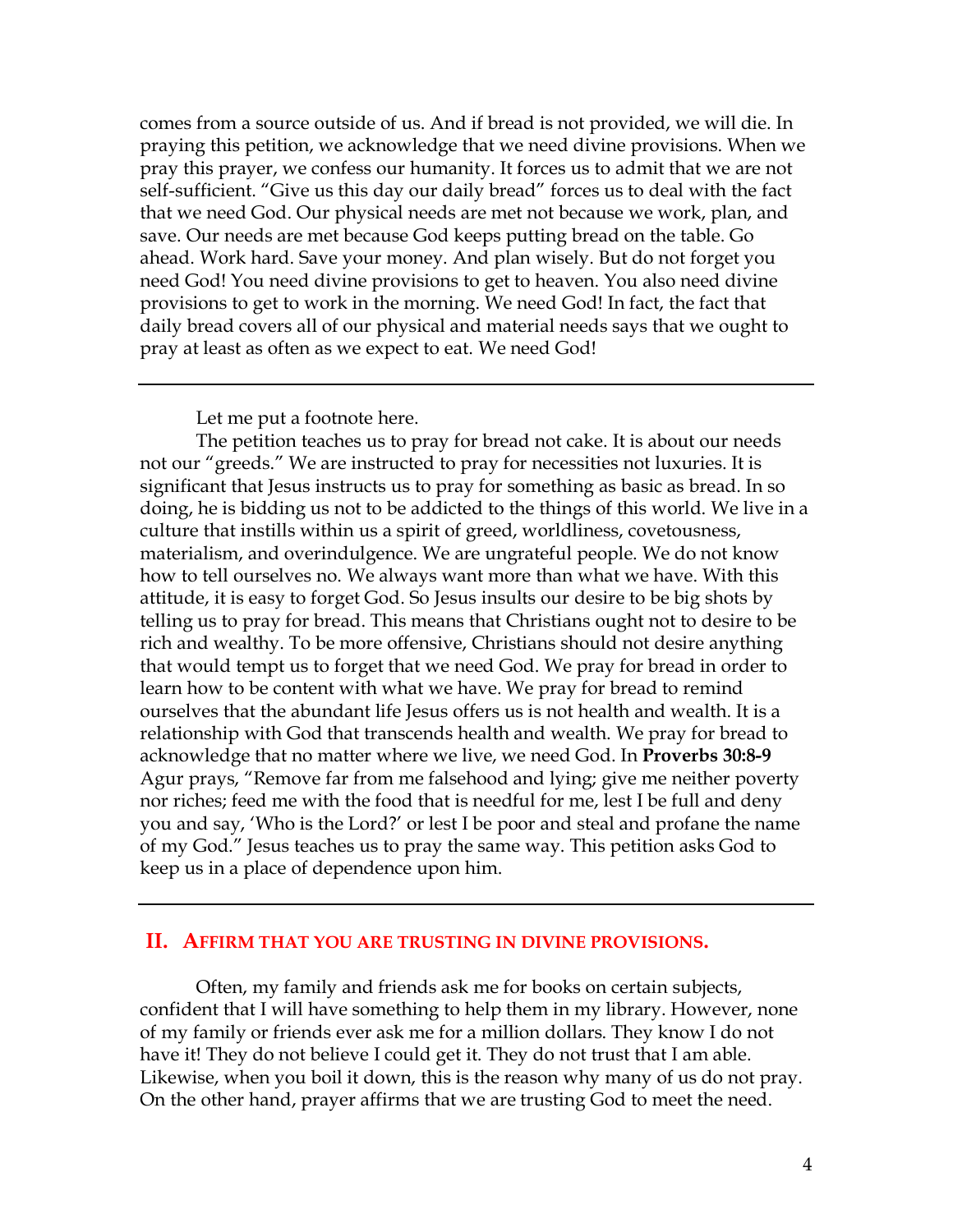When we pray, *"*Give us this day our daily bread*,"* we are saying that God is able to do just that. This petition is a statement of trust. When we pray this petition, we are affirming that God is able to supply whatever we need. God is able to help you get and keep a job. God is able to heal your body. God is able to mend broken relationships. God is able to give you wisdom to make the right decision. God is able to protect you in dangerous situations. This petition teaches us to take our needs to God in prayer and trust that he is able to meet our needs. Have you learned to pray like that? "Lord, I have a need, I am coming to you because I trust you. I do not know what to do, but I trust you. I do not know how I am going to pull this off, but I trust you. This situation is overwhelming, but I trust you." Jesus teaches us to pray, "Give us this day our daily bread," not only to teach us that we need God, but also to teach us that he is able to meet our needs.

Notice the time references in this petition: "this day" and "daily." "This day" says that WE ARE TO CONFIDENTLY TRUST GOD. We do not pray

that God will give us bread tomorrow, next week, next month, or next year. We are just concerned about today. As we pray specifically about today, we are expressing our confidence in God's faithful ability to take care of the rest of the days. In teaching us to pray about "this day," Jesus is introducing a point that he will deal with in verses 25-34 of this chapter. Don't worry about tomorrow. This is not to say that we should not plan for tomorrow. **Proverbs 30:25** says: "the ants are a people not strong, yet they provide their food in the summer." Ants do not sit around doing nothing, assuming that God will bless their idleness. This says that there is a place for industry. We are to be good stewards of the opportunities, resources, and information God gives us. But we must not become anxious, worried, or troubled over how our needs are going to be met.

**The African Impala is an animal in the antelope family of animals. They can jump to a height of over 10 feet and cover a distance of greater than thirty feet. Yet these magnificent creatures are kept enclosed in zoos with walls that are no more than 3-feettall, with nothing on top of the enclosure. How is that? They will not jump if they do not see where their feet will fall. If you do not want your life to be limited, you must confidently trust God today, even if you cannot see what tomorrow is going to bring.** 

"Daily" says that WE ARE TO CONSTANTLY TRUST GOD. "Daily" means that we are to regularly and repeatedly come to God trusting that he is always able to meet our needs. Have you ever had a big debt to arise just when your funds were low? Have you ever worked for a company or business that one day had to close down? Have you ever gone to friends or family for help, only to find that when you needed it they didn't have it? Well, thank God that there is an account that never has insufficient funds. There is a friend who is never broke. There is a business that is never in danger of closing down. Our God is able to daily meet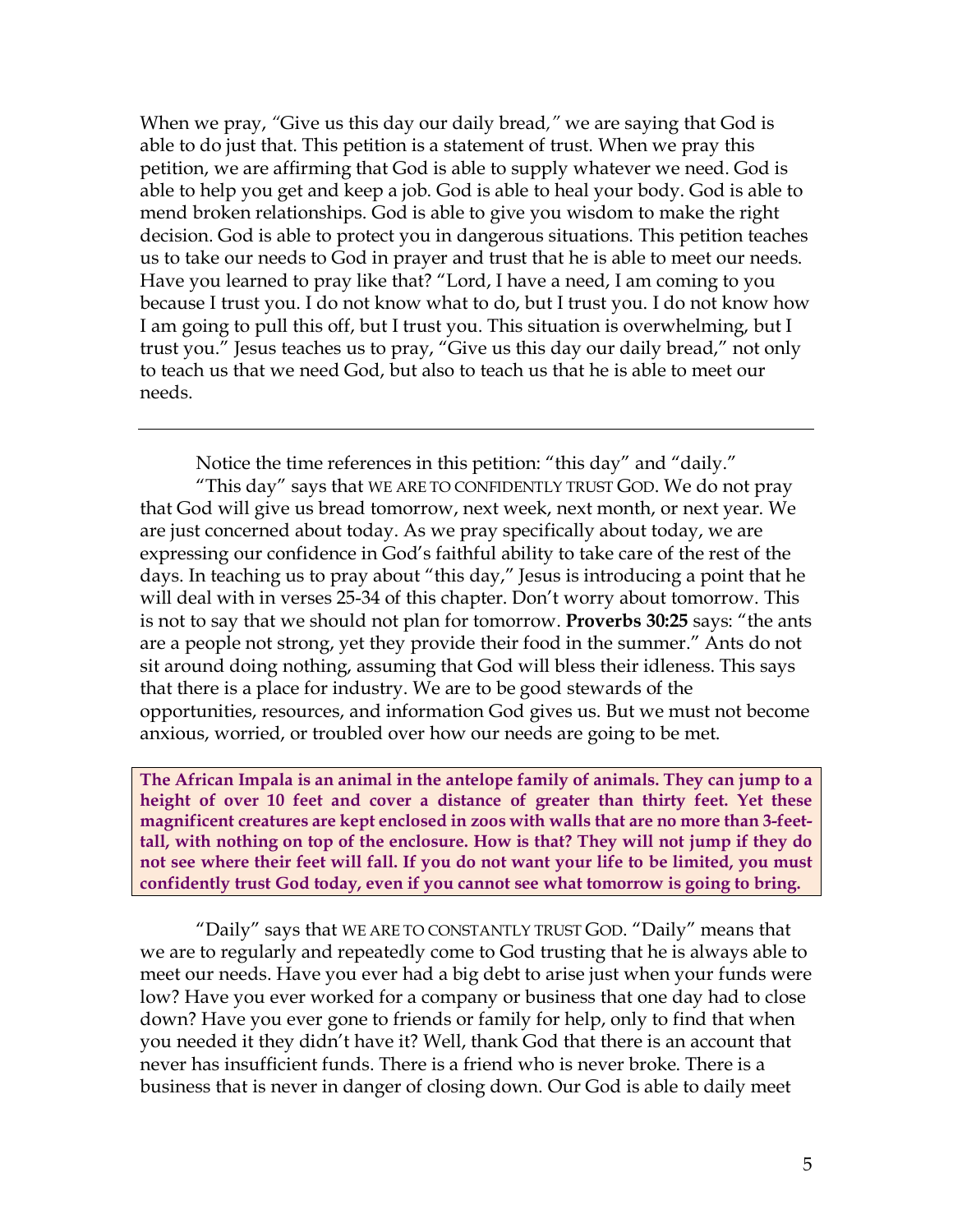our needs. **Psalm 68:19** says, "Blessed be the Lord, who daily bears us up; God is our salvation." **Philippians 4:19** says, "And my God will supply every need of yours according to his riches in glory in Christ Jesus."

I DON'T KNOW ABOUT TOMORROW, I JUST LIVE FROM DAY TO DAY I DON'T BORROW FROM ITS SUNSHINE , FOR ITS SKIES MAY TURN TO GRAY I DON'T WORRY OVER THE FUTURE CAUSE I KNOW WHAT JESUS SAID AND TODAY I'LL WALK BESIDE HIM, FOR HE KNOWS WHAT LIES AHEAD

MANY THINGS ABOUT TOMORROW, I DON'T SEEM TO UNDERSTAND BUT I KNOW WHO HOLDS TOMORROW, AND I KNOW HE HOLDS MY HAND

### **III. ACCEPT YOUR RESPONSIBILITY AMID DIVINE PROVISIONS.**

**VANCE HAVNER** used to say that God feeds the birds every day, but he does not put worms in their nests. That line expresses a thoroughly biblical concept. Study the miracles of Jesus recorded in John, for instance. Even though Christ alone performed the miracles, often Jesus made the recipients responsible for some role: In **John 2** he turns water to wine at a wedding in Cana. But Mary tells the servants to do whatever he says. And Jesus orders the servants to fill the water pots, and then he orders them to go take it to the governor of the feast. In **John 5**, Jesus heals the man who lay by Bethesda's Pool for 38 years. But he tells the man, "Rise, take up your bed, and walk." In **John 6**, Jesus multiplies the fish and loaves. But he makes the disciples inventory the crowd and gather what they had. Then he made them have the crowd sit down, pass out the food, and pick up the leftovers. In **John 9**, Jesus heals a man who had been born blind. But he orders the man to wash his face in the pool of Siloam. In **John 11** he resuscitates Lazarus from the dead. But he tells the sisters, "Show me where you laid him." "Roll the stone away." "Loose him and let him go."

This affirms for us that even though God provides, that does not mean we do not have any responsibilities. What are our responsibilities amid divine provisions? **Ephesians 4:28** says, "Let the thief no longer steal, but rather let him labor, doing honest work with his own hands, so that he may have something to share with anyone in need." This verse summarizes our threefold responsibility. First, we must have INTEGRITY. This petition teaches us that Christians do not eat stolen bread. We do not lie, cheat, steal, or manipulate to get our needs met. It is "our" bread in the sense that we do not take bread that rightfully belongs to someone else.

- You don't have to lie to get your needs met.
- You don't' have to cheat to get your needs met.
- You don't have to hurt people to get your needs met.
- You don't have to burn bridges to get your needs met.
- You don't have to use others to get your needs met.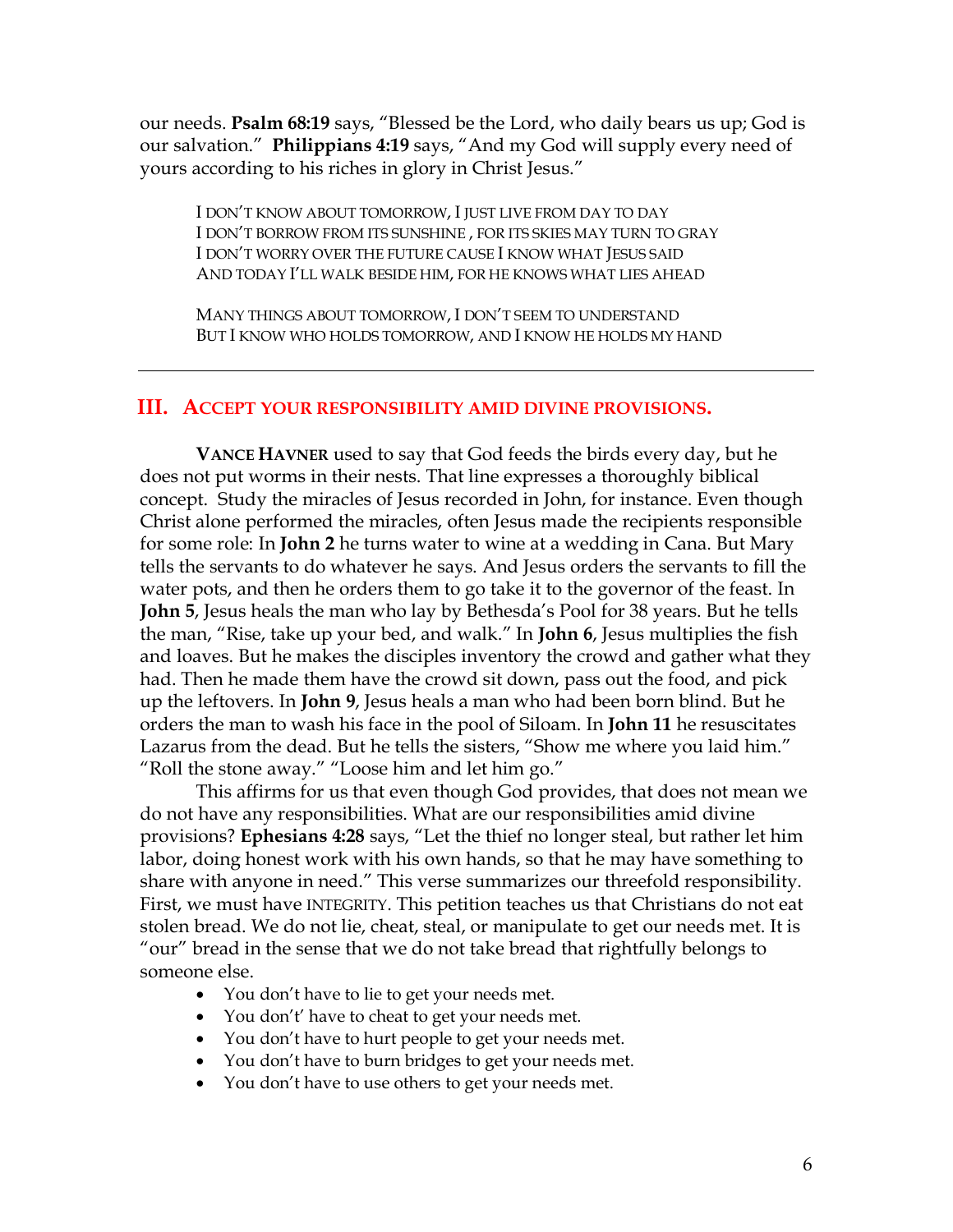If you do what is right, God will take care of you. Put God first and God will provide what you need. If you acknowledge him in all your ways, he will direct your paths. David said, "I have been young, and now am old, yet I have not seen the righteous forsaken, or his children begging for bread" (**Psalm 37:25**). Also, we must have INDUSTRY. It has been well said "without God we cannot do it and God will not do it without us." In **2 Thessalonians 3:10**, Paul says, "For even when we were with you, we would give you this command: If anyone is not willing to work, let him not eat."

**I read that there is one species of birds of which the mother bird does everything she can to get her growing babies out of the nest. When she is ready for them to go and is certain that they can fly, she begins to push them out of the nest. On occasion, there is one reluctant bird that refuses to leave the nest. So the mother does what a lot of human mothers ought to do when their children refuse to grow up. She actually begins to take the nest away. Piece by piece she picks the nest until it is completely dismantled. I can imagine a conversation going on between the child and the mother. "Mother!' the small bird shouts. "What are you doing?" "I am taking your nest away," she replies." "Why are you doing that?" "I put it up. I can take it down." "But don't you love me?" "Of course, I love you. But my love requires that you fly, and you can't fly sitting around in that nest all the time. So I am taking it away." The small bird suddenly finds itself sitting on thin air and begins to flap its wings. As it flies upward, surprised at its ability, it calls back over its shoulder, "Hey, Mom. Look at me. I'm flying. I'm flying!" "Of course, you're flying," the mother says. "That's what the disappearing nest is all about."** 

God wants you to fly. And if you insist on just taking advantage of his provisions without accepting responsibilities, God is going to start taking your nest away. If you want God to really bless you, do your part. God loves to answer the prayers of those who are willing to be a part of the answer to the prayer.

Likewise, we must have GENEROSITY. God gives us bread so that we may share with others. When we pray for our daily bread, we are reminded that Christians are to be concerned with the needs of others and not just our own needs. God gives to us so that he can give through us. And he will stop giving to us if he can't give through us. Mark it down. Many things that we hoard, God views those things as bread we are stealing from other people. It is disturbing how many of us feel like our lives are not valuable because we are not where we want to be, or we are not with who we want to be with, or we do not have what we want to have. Let me tell you. The value of our life is not about how many of your own selfish ambitions come to pass. The true value of your time on earth is based on the positive impact you make on the lives of others. If you really want to be someone significant, be a loving channel through which divine resources can meet human needs to the glory of God. That is, share your bread with someone else.

IF I CAN HELP SOMEBODY AS I JOURNEY ALONG